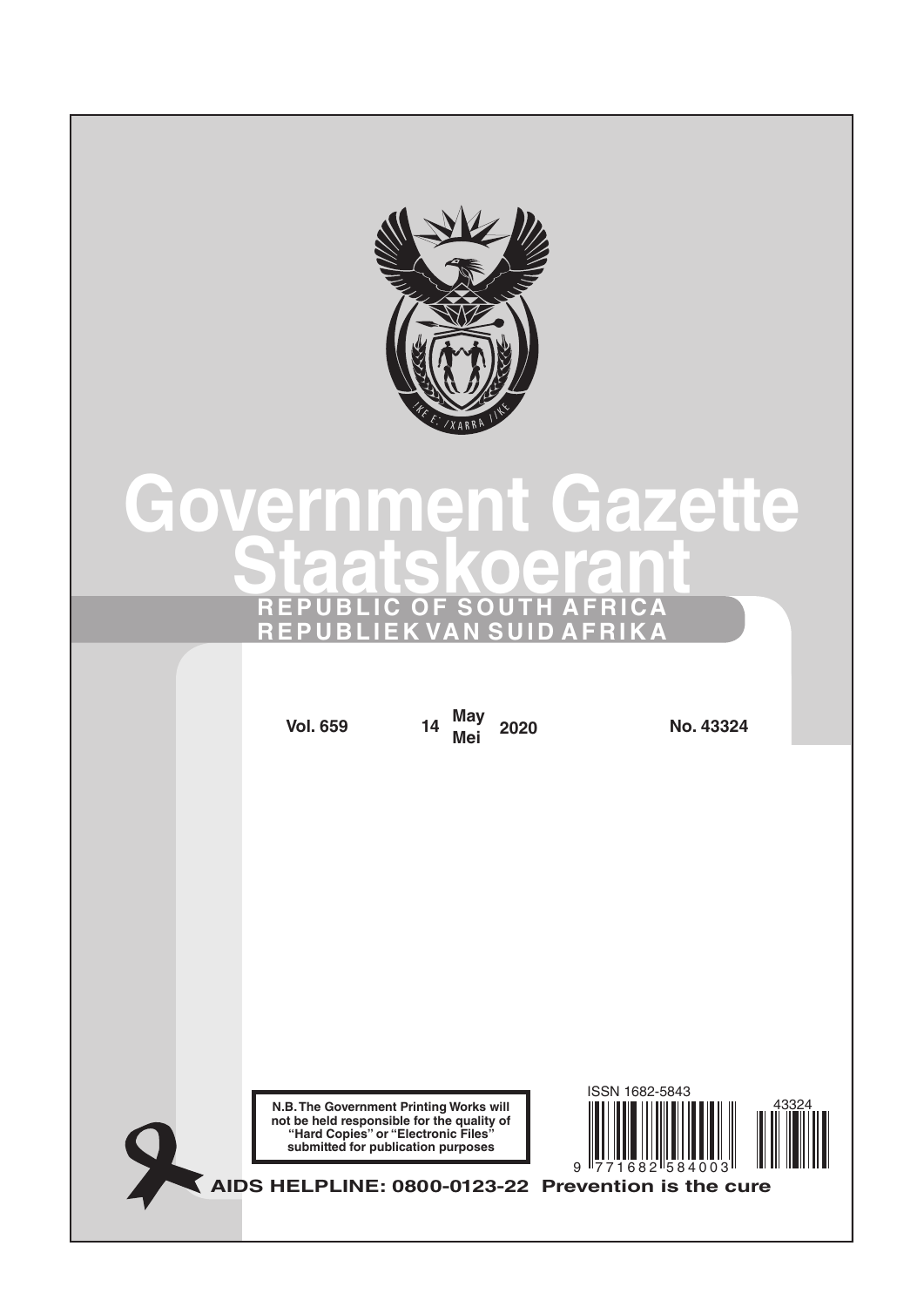## **IMPORTANT NOTICE:**

**The GovernmenT PrinTinG Works Will noT be held resPonsible for any errors ThaT miGhT occur due To The submission of incomPleTe / incorrecT / illeGible coPy.**

#### **no fuTure queries Will be handled in connecTion WiTh The above.**

#### **Contents**

Government Notices • Goewermentskennisgewings **Environment, Forestry And Fisheries, Department of/ Omgewing, Bosbou en Visserye, Departement van** *Page Gazette No. No. No.*

| 538 | Disaster Management Act (57/2002): Directions Regarding measures to Address, Prevent and Combat the Spread |       |  |
|-----|------------------------------------------------------------------------------------------------------------|-------|--|
|     |                                                                                                            | 43324 |  |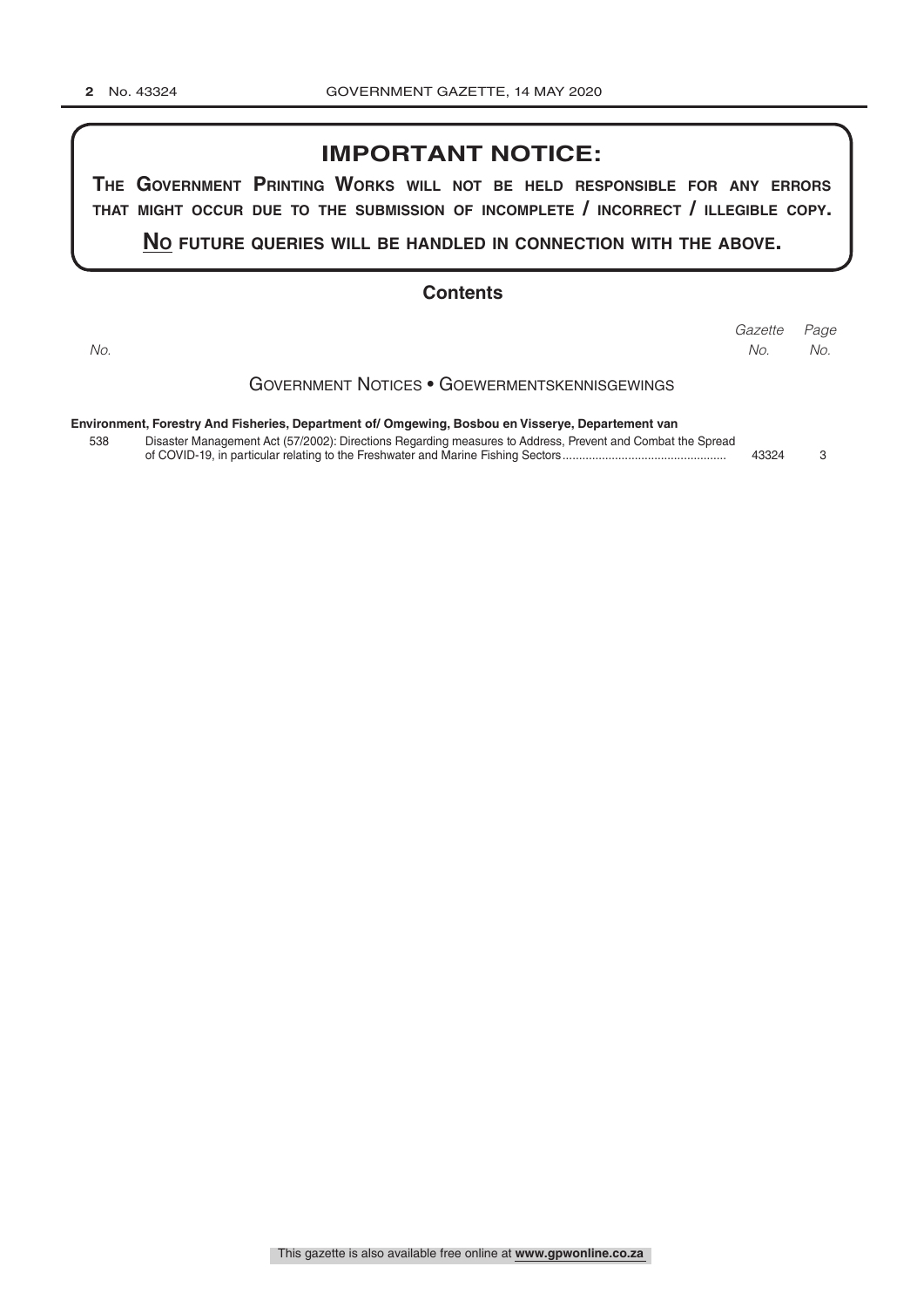# Government Notices • Goewermentskennisgewings

**DEPARTMENT OF ENVIRONMENT, FORESTRY AND FISHERIES** 

**NO. 538 14 MAY 2020**

DIRECTIONS REGARDING MEASURES TO ADDRESS, PREVENT AND COMBAT THE SPREAD OF COVID-19, IN PARTICULAR RELATING TO THE FRESHWATER AND MARINE FISHING **SECTORS** 

I, Barbara Dallas Creecy, Minister of Forestry, Fisheries and the Environment hereby issue the Directions set out in the'Schedule in terms of regulation 4(10) of the Regulations issued by the Minister of Co- operative Governance and Traditional Affairs in terms of section 27(2) of the Disaster Management Act, 2002 (Act No. 57 of 2002) and published on 29 April 2020 in Government Notice R. 480 of Government Gazette No. 43258.

RUNer

BARBARA DALLAS CREECY MINISTER OF FORESTRY, FISHERIES AND THE ENVIRONMENT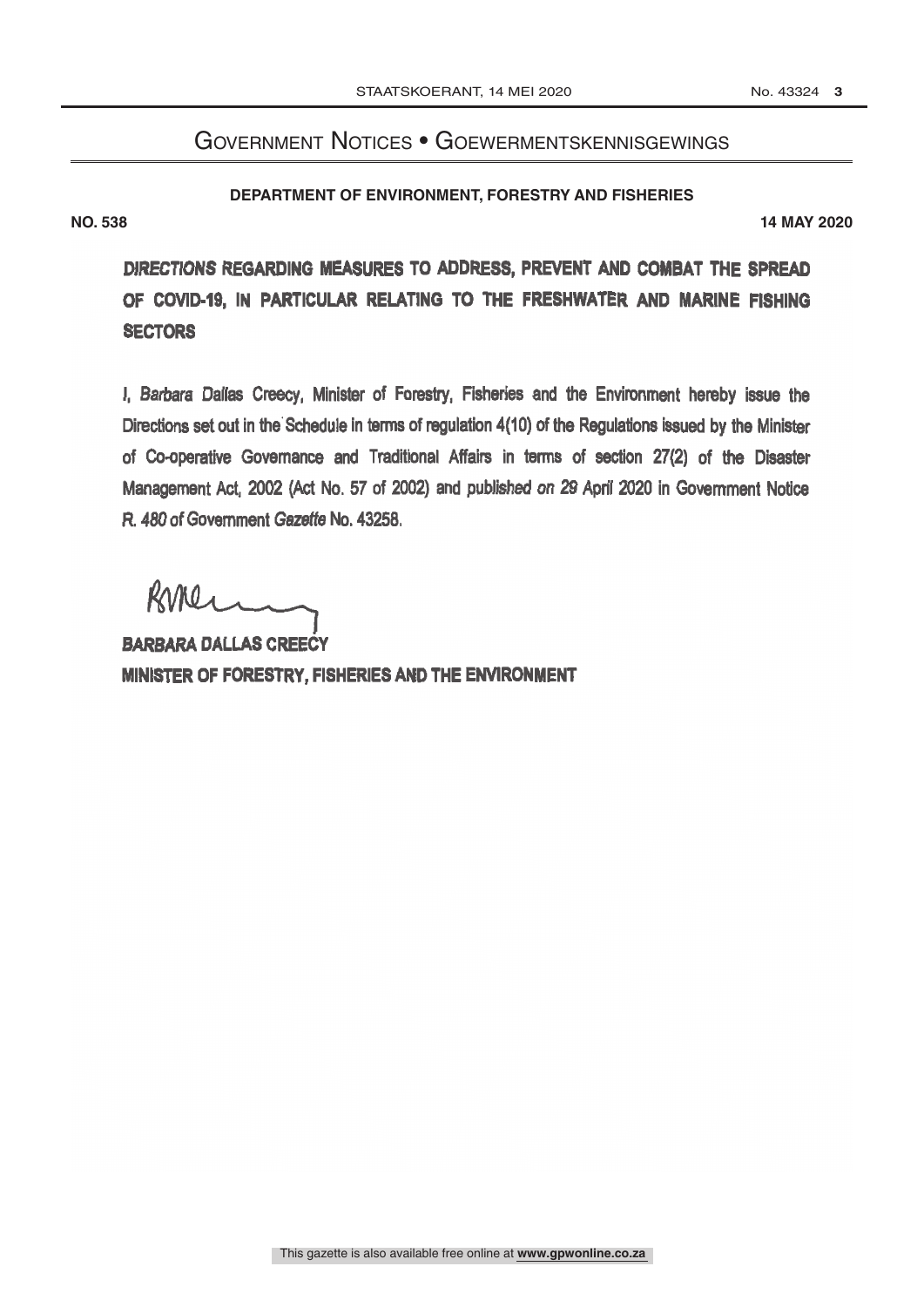### **SCHEDULE**

#### 1. Definitions

In these Directions, any word or expression to which a meaning has been assigned in the Regulations, the Marine Living Resources Act, and any regulations promulgated in terms of the Marine Living Resources Act, bears the meaning so assigned and, unless the context otherwise indicates-

"estuary" has the meaning assigned to it in section 1 of the National Environmental Management: Integrated Coastal Management Act, 2008 (Act No. 24 of 2008);

'exemption' means an exemption granted in terms of section 81 of the Marine Living Resources Act:

'freshwater system" means any body of freshwater including rivers, dams and lakes excluding an estuary;

"licence" means a licence issued to a fishing vessel in terms of section 23(1), 39(2) or 41(1) of the Marine Living Resources Act;

`Marine Living Resources Act" means the Marine Living Resources Act, 1998 (Act No. 18 of 1998);

"recreational fisher and recreational fishing" means any fishing done in the sea, an estuary or a freshwater system for leisure or sport and not for sale, barter, earnings or gain;

"Regulations" means the Regulations issued in terms of section 27(2) of the Disaster Management Act and published on 29 April 2020 in Government Notice No. R. 480 of Government Gazette No. 43258; and

"right" means any existing right granted in terms of section 18 of the Marine Living Resources Act.

#### 2. Purpose

2.1 The purpose of these Directions is to curtail the threat posed by the COVID-19 pandemic and to alleviate, contain and minimise the effects of the national state of disaster, and in particular, to provide directions to the freshwater and marine fishing sectors in terms of the alleviation provided in Part A of Table 1 of the Regulations as it pertains to fishing activities.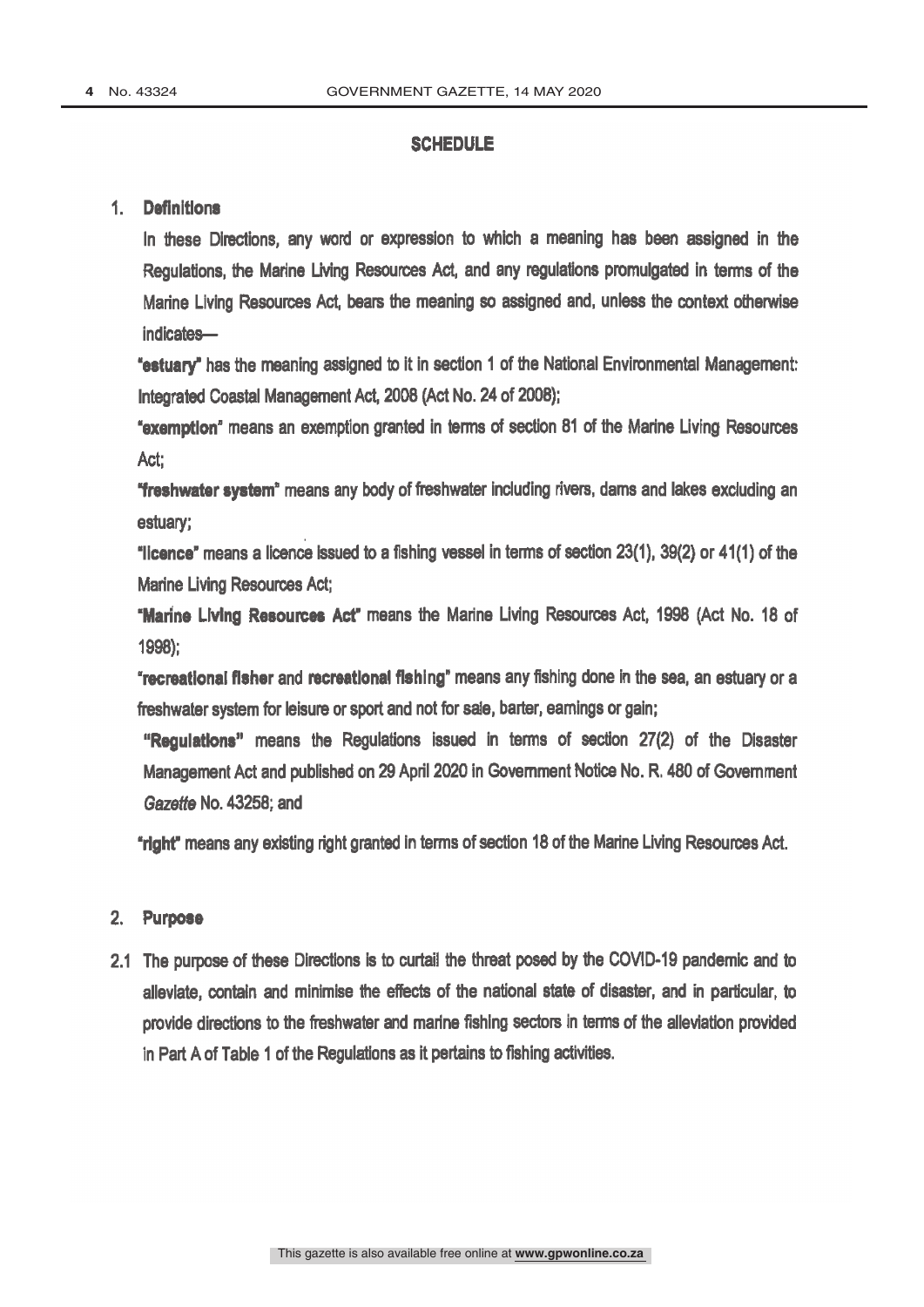2.2 Part A of Table 1 of the Regulations authorises fishing to take place subject to any directions which may be issued by the Cabinet Member responsible for Forestry, Fisheries and the Environment

### 3. Application

These Directions apply to-

- (a) mariculture, commercial and small-scale fishing rights, permits and exemptions;
- (b) commercial and small-scale fishing vessel licences;
- (c) fish -processing establishments' rights, permits and exemptions;
- (d) permits or exemptions to import or export fish; and
- (e) recreational fishers.

#### 4. Prohibition of sports and recreational fishing activities

Given the health risks associated with COVID-19 and in alignment with the restrictions already implemented for public recreational activities in terms of the Regulations, recreational fishing is not allowed.

#### 5. Extension of tmeframes

Timeframes as contained in any permit, exemption or licence, or any condition with respect to such permit, exemption or licence, including-

- (a) timeframes with regard to validity periods as outlined in the Fisheries COVID-19 Public Notice titled "Exemption in terms of section 81 of the Marine Living Resources Act, 1998 (Act No. 18 of 1998) to all holders of licences, permits, and authorisations issued in terms of the Marine Living Resources Act, 1998 (Act No. 18 of 1998) to operate without permits for the next ninety (90) days"; and
- (b) the second Fisheries COVID-19 Public Notice titled "Exemptions issued to all fishing sectors in terms of section 81 of the Marine Living Resources Act, 1998 (Act No. 18 of 1998)" issued by the Department on 24 and 26 March 2020 respectively,

which have lapsed during the lockdown period of the national state of disaster declared for the COVID -19 pandemic, or which will lapse during the Alert Level 4 period, are hereby extended, or deemed to be extended, until the termination of Alert Level 4 in accordance with the Regulations.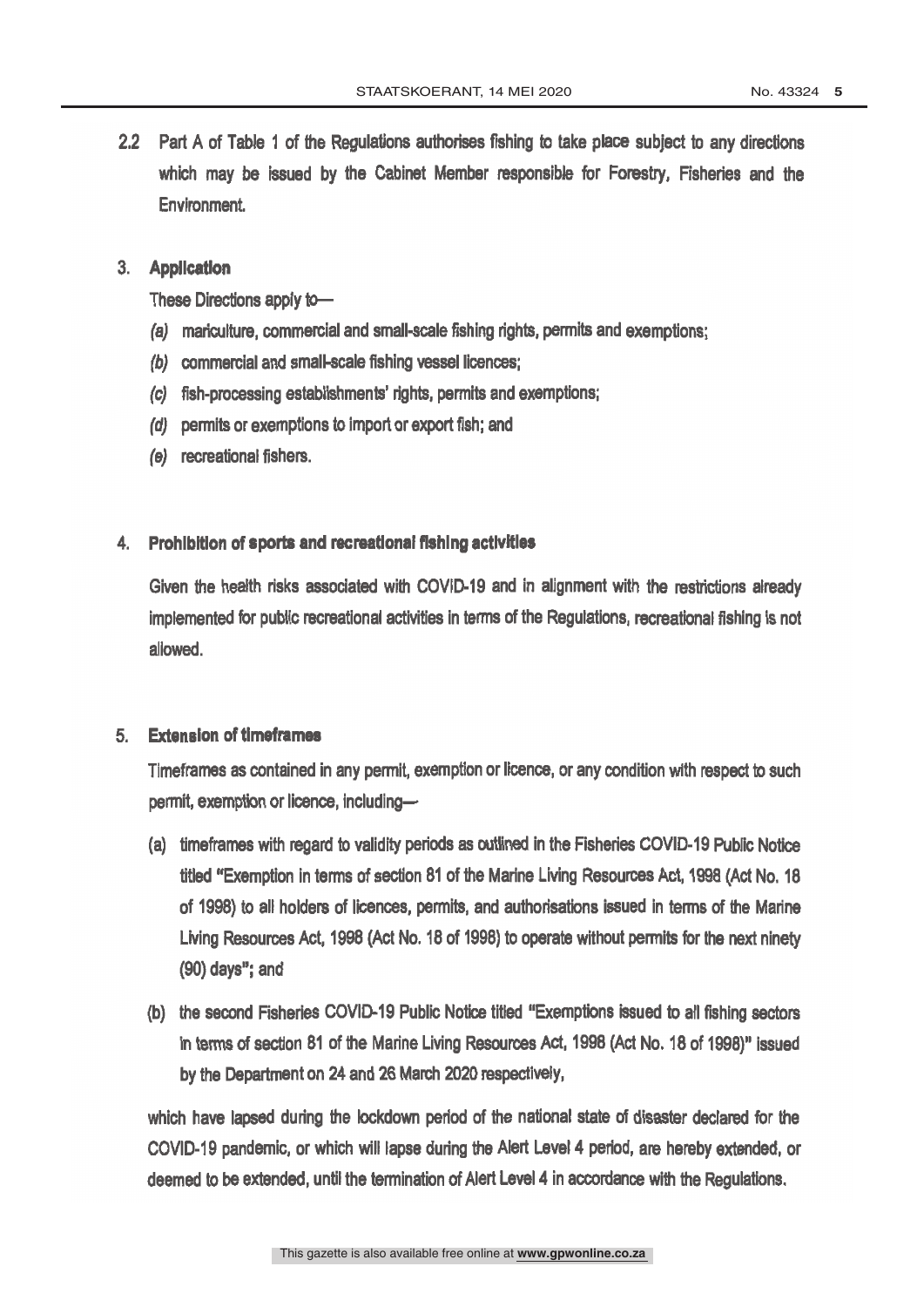### 6. Commencement and duration

These Directions come into effect on the date of publication in the Government Gazette, and shall remain in force for the duration of Alert Level 4.